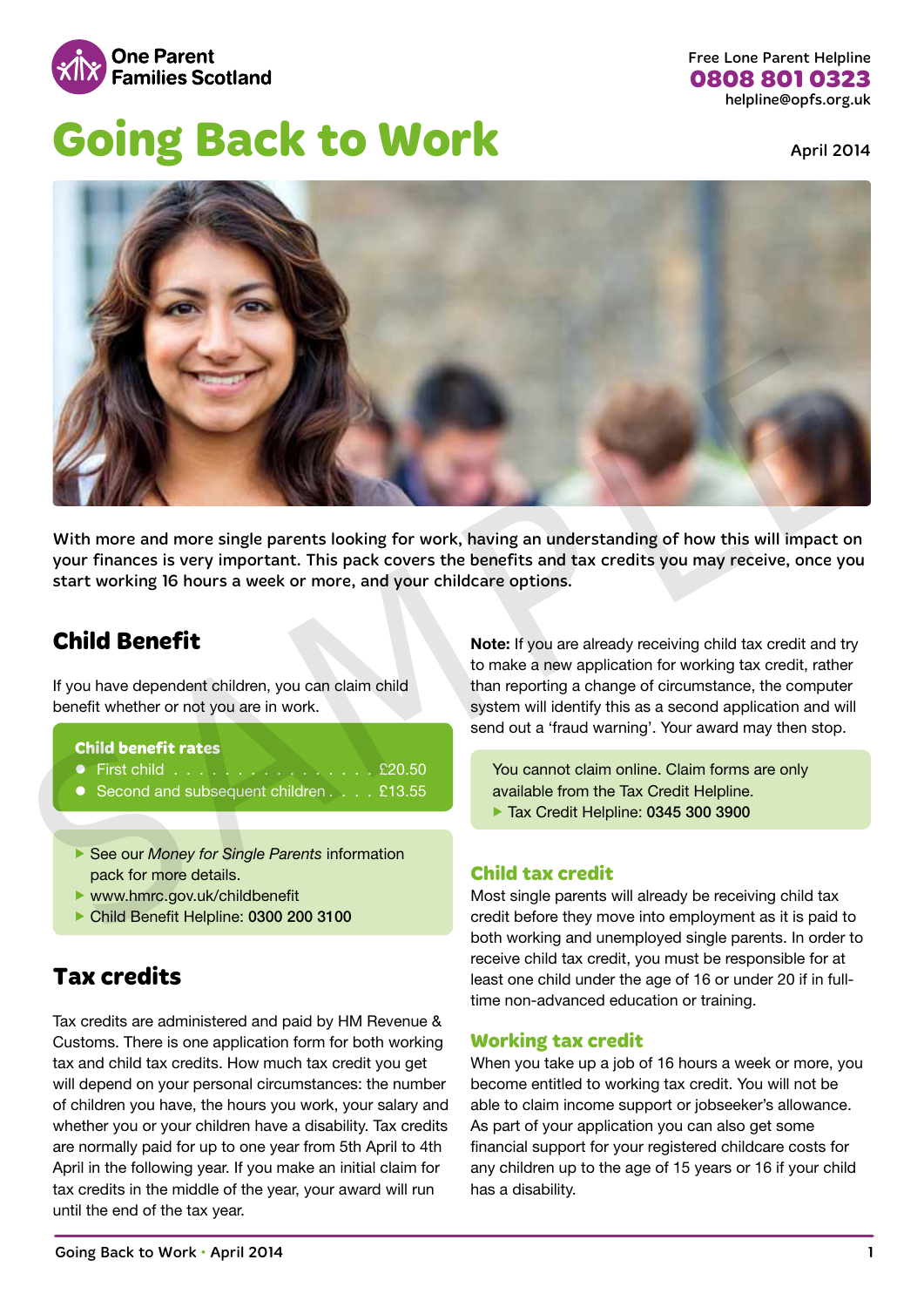#### **Tax credit element rates**

| <b>Child tax credit elements</b>                                                                                   | <b>£</b> per week | £ per year |
|--------------------------------------------------------------------------------------------------------------------|-------------------|------------|
| Family element (one per family)                                                                                    | £10.50            | £545       |
| Child element (per child)                                                                                          | £52.78            | £2,750     |
| Disabled child element (for any child receiving Disability Living Allowance)                                       | £59.50            | £3,100     |
| Severely disabled child element (for any child receiving highest care component<br>of Disability Living Allowance) | £24.08            | £1,255     |

| <b>Working tax credit elements</b>                                                                                                                                                                                              | £ per week                        | £ per year                        |
|---------------------------------------------------------------------------------------------------------------------------------------------------------------------------------------------------------------------------------|-----------------------------------|-----------------------------------|
| Basic (one per family)                                                                                                                                                                                                          | £37.24                            | £1,940                            |
| Lone parent (one per family)                                                                                                                                                                                                    | £38.22                            | £1,990                            |
| 30-hour element (one per family) – paid if you work 30 hours or more a week                                                                                                                                                     | £15.40                            | £800                              |
| Disability element - if you have a disability that puts you at a disadvantage of<br>getting a job; if you are receiving a sickness or disability-related benefit                                                                | £56.35                            | £2,935                            |
| Severe disability element – if you receive the highest rate of the care component<br>of Disability Living Allowance, higher rate of Attendance Allowance or enhanced<br>daily living component of Personal Independence Payment | £24.08                            | £1,255                            |
| Note: If you are entitled to the severe disability element, you will get the disability element paid as well.                                                                                                                   |                                   |                                   |
| <b>Childcare element of working tax credit</b>                                                                                                                                                                                  | <b>Maximum cost</b><br>£ per week | <b>Maximum paid</b><br>£ per week |
| Up to 70% of your registered childcare costs for one child                                                                                                                                                                      | £175                              | £122.50                           |
| Up to 70% of your registered childcare costs for two or more children                                                                                                                                                           | £300                              | £210.00                           |

| <b>Childcare element of working tax credit</b>                        | Maximum cost<br>£ per week | <b>Maximum paid</b><br>£ per week |
|-----------------------------------------------------------------------|----------------------------|-----------------------------------|
| Up to 70% of your registered childcare costs for one child            | £175                       | £122.50                           |
| Up to 70% of your registered childcare costs for two or more children | £300                       | £210.00                           |

Note: If you earn above £6,420 per year, your working tax credit, including the childcare element, will be reduced so you may not receive the full 70% of your childcare costs.

#### **Changes of circumstance**

If your circumstances change during the course of the year, you should report this to HM Revenue & Customs and your award will be altered accordingly. You have a duty to report changes within one month of their occurrence. Changes that should be reported include:

- $\bullet$  Becoming a single parent
- $\bullet$  Becoming a couple
- Starting work
- $\bullet$  Stopping work
- A change in your work hours
- $\bullet$  A change of employer
- Changes in your income
- $\bullet$  The birth of a new baby
- $\bullet$  A child going into care or going to live with the other parent
- A child ceasing full-time non-advanced education
- A disability of either adult or child in the family
- Changes in your childcare provider
- Your childcare costs going down by more than £10 per week for four weeks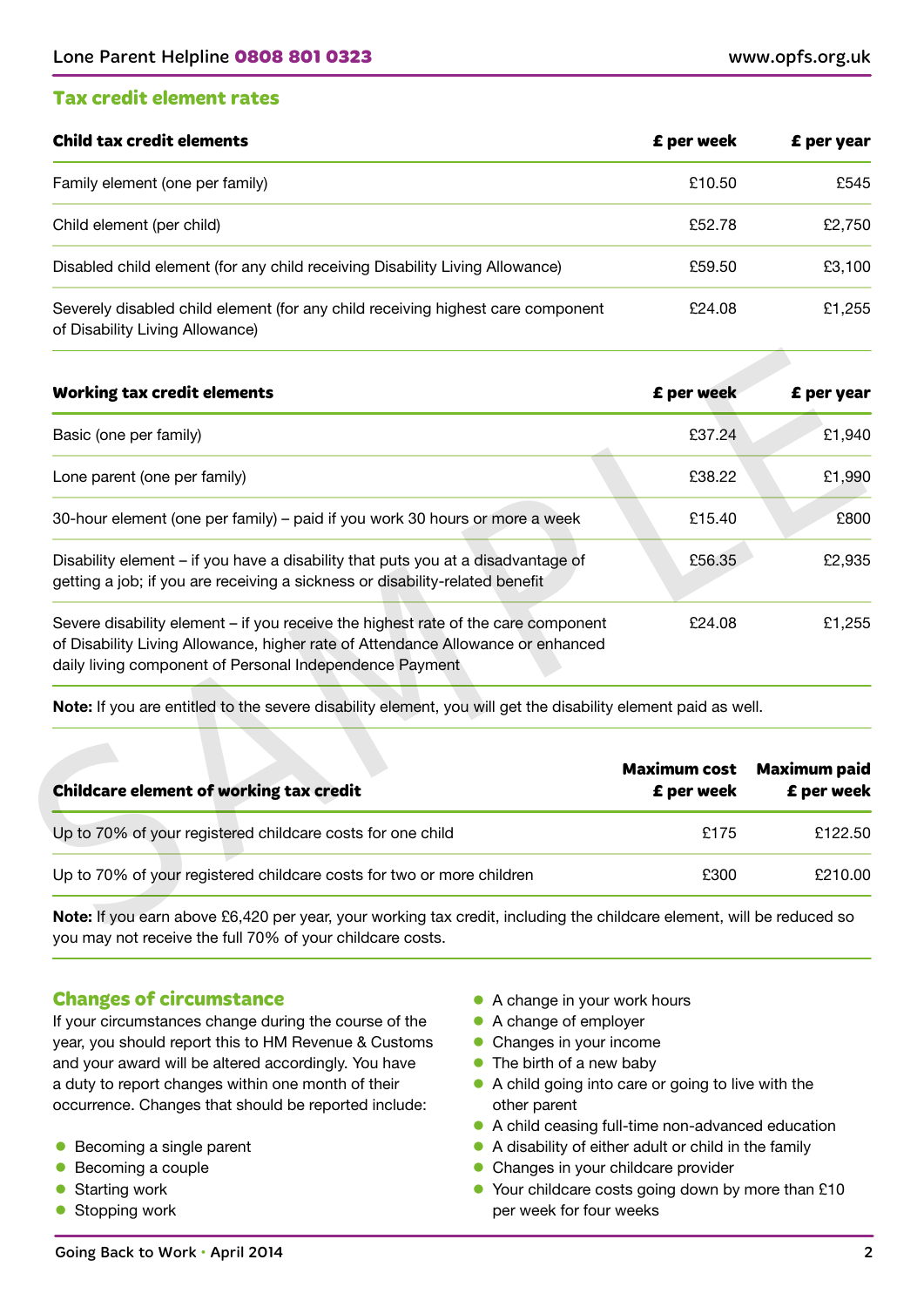#### Lone Parent Helpline **0808 801 0323** www.opfs.org.uk

When reporting a change of circumstance to HM Revenue & Customs by telephone, always keep a note of the date and time of the call, who you spoke to and what was discussed. Calls are recorded and if there is a dispute, you will be able to request a recording of the call as proof. If in doubt, always ring the tax credit helpline to report a change.

If you are making a claim for disability living allowance, inform HM Revenue & Customs of this so if successful, your tax credits can be backdated to the date of the claim.

If you become eligible for a new element, the award will be increased from the date of change if you have informed HM Revenue & Customs within one month. Changes that reduce your tax credit award will always take place from the date of change, so if you do not report this promptly, you will accrue an overpayment and you may be fined.

#### **The basis of a tax credit award**

When an award is initially made, it is a provisional award. At the end of the tax year, HM Revenue & Customs conducts an annual review and finalises your award. Tax credits are initially based on your previous year's income. An increase of up to £5,000 between last year's and this year's income is disregarded when the award is finalised. However, if your current year's income is less than the previous year's, you may ask for the award to be revised based on the current year's predicted income. In this case, there is no disregard for subsequent increases that are still below the previous year. If your income drops by £2,500 or less in the current tax year, your tax credits won't change. If your income drops by more than £2,500 in the current tax year, your tax credits will be readjusted. If you become eligible for a new element, the award<br>
will be increased from the date of change if you have<br>
informed HM Revenue & Customs within one month.<br>
Informed HM Revenue & Customs within one month of Dange share at

If you have asked HM Revenue & Customs to base your award on current year's income, it is essential to keep them informed of any further income changes so your award can be adjusted and you can avoid overpayments and a fine.

Tax credits will continue to be paid for a period of four weeks from the day you stop working 16 hours a week or more.

#### **Annual review and declaration**

At the end of the tax year, you will receive an annual review pack between mid- April and the end of June. There are different types of annual review packs and you will need to take different steps, depending on which pack you receive.

**Reply is required:** This pack contains an annual review and an annual declaration form. These are generally cases where tax credits are still in payment and you will be asked to confirm your income and your circumstances for the previous year.

Automatic renewals: This pack contains an annual review form only. A reply is not normally required because you only receive the family element of child tax credit or you get income support, income-based jobseeker's allowance or income-related employment and support allowance. However, if you have a change of circumstance that might affect your award, you should report this.

Ceased cases: This pack will contain an annual review form only and will be automatically finalised.

Withdrawn cases: This pack will contain an annual review and you will be asked to check the form and report any changes.

Failure to respond means that your award for 2014/15 will not be finalised and there will be no award for 2015/16.

#### **What happens if I have an overpayment?**

Overpayments can happen for a variety of reasons: a change of circumstance that hasn't been reported, incorrect information, delays and errors caused by HM Revenue & Customs, not responding to an end of year review and income rises. HM Revenue & Customs has a right to recover any overpayment. Where you are not at fault, you can ask for discretion to be exercised so that the overpayment is not recovered, if you do so within three months.

There is no right of appeal against recovery, therefore it is very important that you carefully check:

- Your award notice carefully when you receive it
- Your payments into your bank account match your award notice
- Your annual review and declaration.

Report any errors that you find immediately.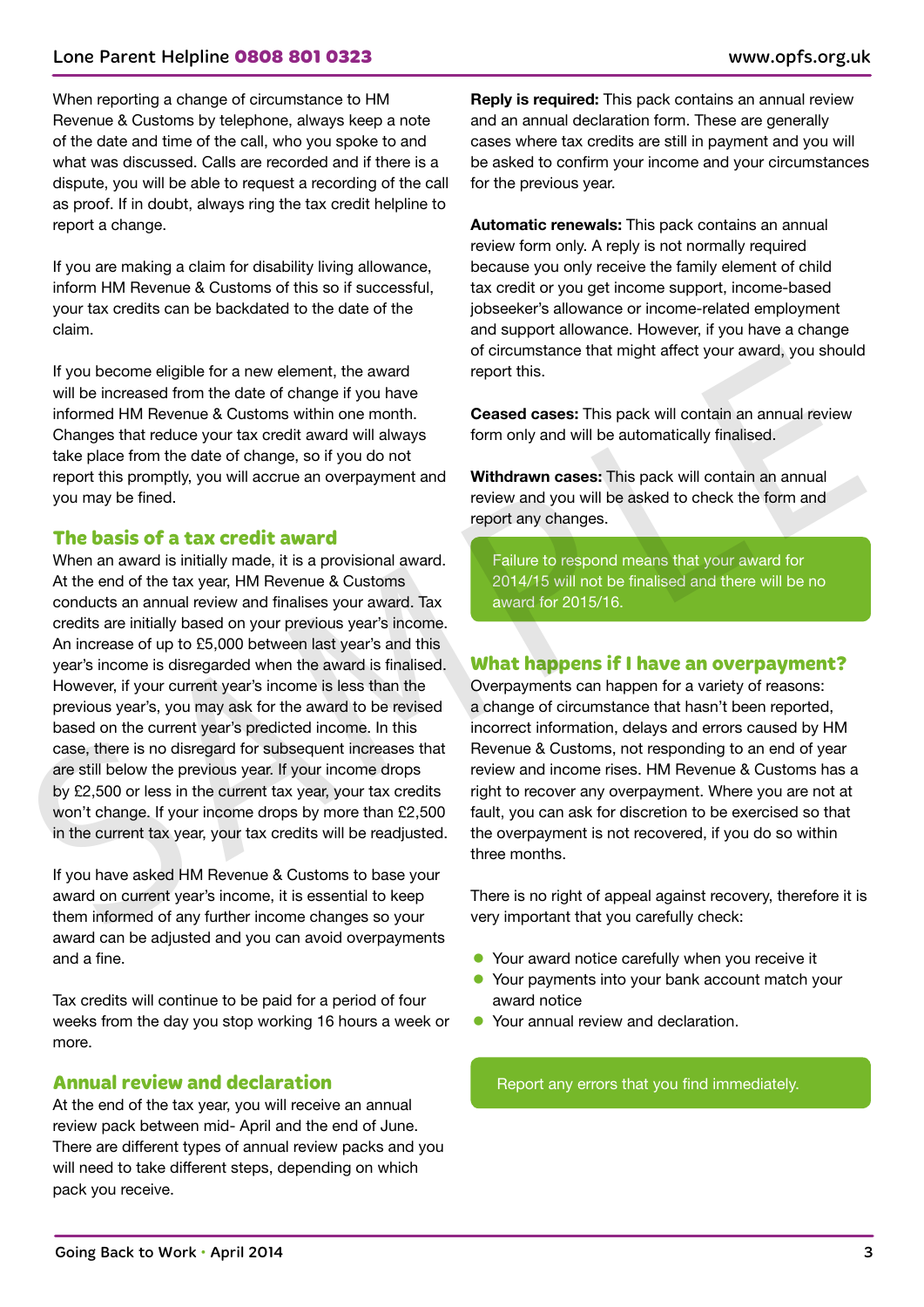#### **How to calculate your tax credit award**

First calculate your maximum tax credit, add up all the working tax credit and child tax credit elements that you are entitled to. If your gross income (before tax and National Insurance is deducted) is less than £6,420 per year (the threshold), you will receive a maximum tax credit award.

If your income is over £6,420, your maximum award is reduced by 41 pence for every pound (41%) that your

income exceeds the threshold. This is called the taper. Your tax credits are reduced in a particular order: working tax credit elements, childcare element, child tax credit elements and the family element.

There are no capital limits for tax credits but actual income from capital (interest) is taken into account, however the first £300 of this is disregarded.

#### **Case study**

| <b>FAMILY ELEMENT:</b>                | $£$ 545 |
|---------------------------------------|---------|
| CHILD ELEMENT (FIRST CHILD) + £2,750  |         |
| CHILD ELEMENT (SECOND CHILD) + £2,750 |         |
|                                       |         |
| CHILD TAX CREDIT TOTAL                | £6,045  |
|                                       |         |

|                                                                   | This is how Sophie's tax credit award is calculated. | Sophie is a single parent with two children aged 5 and 8 years. She works 35 hours per week<br>and her gross income is £12,500 per annum and her afterschool costs are £4,500 per annum. |            |
|-------------------------------------------------------------------|------------------------------------------------------|------------------------------------------------------------------------------------------------------------------------------------------------------------------------------------------|------------|
|                                                                   |                                                      |                                                                                                                                                                                          |            |
| First calculate her maximum tax credit award:<br>CHILD TAX CREDIT |                                                      | Because Sophie's salary of £12,500 per year<br>is above the income threshold of £6,420, her<br>maximum tax credit award will be reduced.                                                 |            |
| FAMILY ELEMENT:                                                   | £ 545                                                | Subtract the threshold from her salary:                                                                                                                                                  |            |
| CHILD ELEMENT (FIRST CHILD)                                       | $+ f2,750$                                           |                                                                                                                                                                                          |            |
| CHILD ELEMENT (SECOND CHILD) + £2,750                             |                                                      | SALARY                                                                                                                                                                                   | £12,500    |
|                                                                   |                                                      | THRESHOLD                                                                                                                                                                                | $- f6,420$ |
| CHILD TAX CREDIT TOTAL                                            | £6,045                                               |                                                                                                                                                                                          |            |
|                                                                   |                                                      | <b>DIFFERENCE</b>                                                                                                                                                                        | £6,080     |
| WORKING TAX CREDIT                                                |                                                      |                                                                                                                                                                                          |            |
|                                                                   |                                                      | Apply the taper of 41% to the difference to get                                                                                                                                          |            |
| <b>BASIC ELEMENT</b>                                              | f1,940                                               | the reduction in award:                                                                                                                                                                  |            |
| LONE PARENT ELEMENT                                               | $+ f1,990$                                           |                                                                                                                                                                                          |            |
| <b>30 HOUR ELEMENT</b>                                            | $+$ £800                                             | DIFFERENCE                                                                                                                                                                               | f6,080.00  |
| CHILDCARE ELEMENT                                                 |                                                      | TAPER                                                                                                                                                                                    | $X$ 41%    |
| $(70\% \t 0F \t f4,500)$                                          | $+ f3,150$                                           |                                                                                                                                                                                          |            |

Add Child Tax Credit and Working Tax Credit together to get the maximum award:

| MAX. CHILD TAX CREDIT    | £6,045     |
|--------------------------|------------|
| MAX. WORKING TAX CREDIT  | $+ 67,880$ |
|                          |            |
| MAXIMUM TAX CREDIT AWARD | f13,925    |

| SALARY     | £12,500  |
|------------|----------|
| THRESHOLD  | $-6,420$ |
| DIFFERENCE | £6,080   |

| DIFFERENCE | £6,080.00 |
|------------|-----------|
| TAPER      | $X$ 41%   |
|            |           |
| REDUCTION  | f2,492.80 |

Subtract the reduction in award from the maximum award to get the actual tax credit award:

|           | MAXIMUM TAX CREDIT AWARD |                                    | £13,925.00 |
|-----------|--------------------------|------------------------------------|------------|
| REDUCTION |                          | $-$ £2,492.80                      |            |
|           |                          |                                    |            |
|           |                          | ACTUAL TAX CREDIT AWARD £11,432.20 |            |
|           |                          | (£219.85 PER WEEK)                 |            |
|           |                          |                                    |            |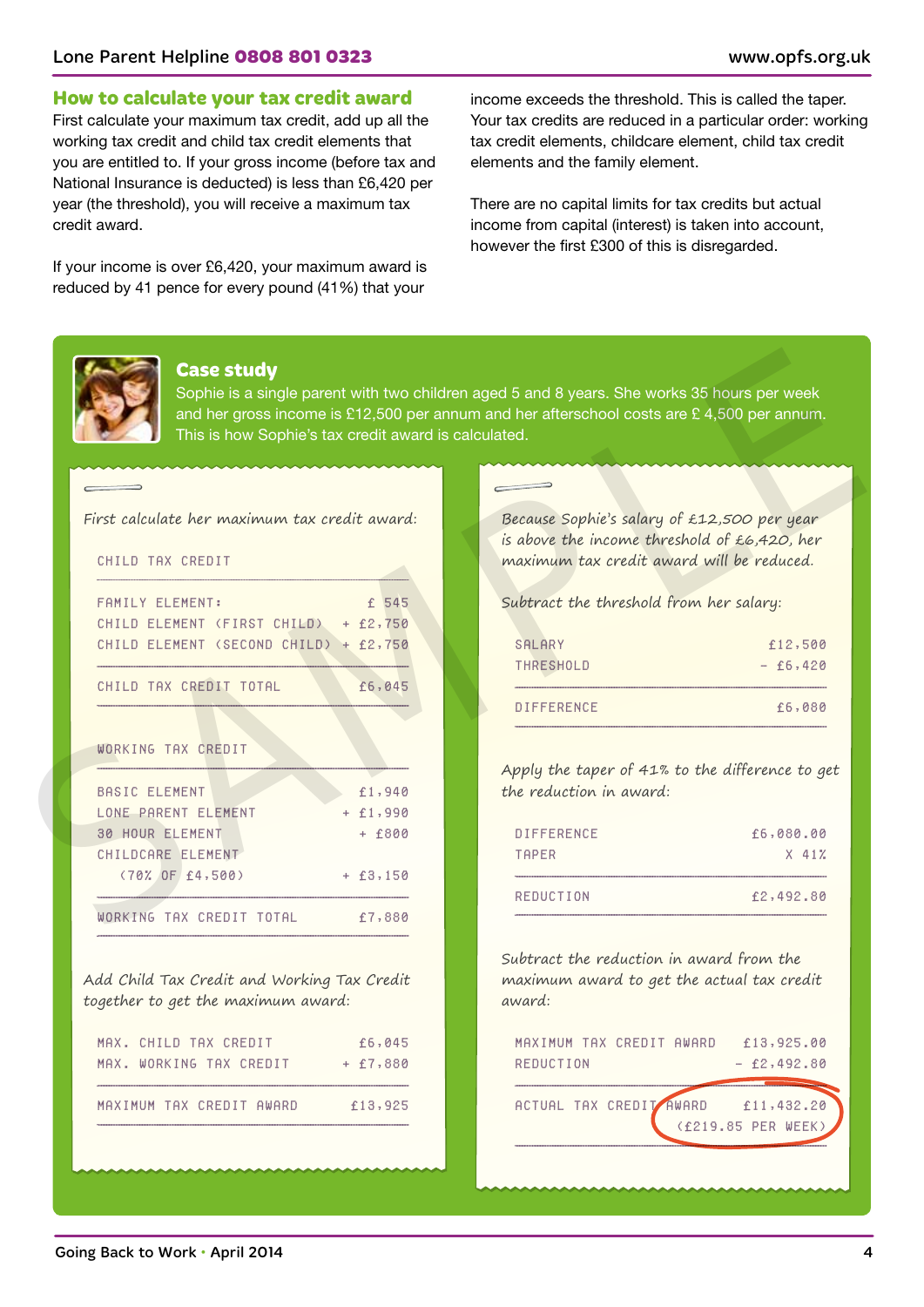### **Housing benefit**

You may be entitled to help with your rent through housing benefit. If you have capital over £16,000 you are not entitled to housing benefit. Your benefit will be reduced if you have capital in excess of £6,000. If you rent from a private landlord, your Housing Benefit will be based on the local housing allowance. This is a flat-rate allowance, based on the size of your household and the area in which you live. It is not based on the rent you actually pay. If your rent is higher than the local housing allowance, you will have to make up the difference yourself. Check with your local authority housing department or their website to find out the local housing allowance rates for your area.

#### **Housing Benefit rates for people of working age:**

| • Personal allowance                       |
|--------------------------------------------|
| under 18 years of age . $\sqrt{21}$ £57.35 |
| • Personal allowance                       |
| 18 years and over $\sqrt{2}$ 272.40        |
| • Family premium $\ldots$ 217.45           |

- Family premium (lone parent rate for continuous claims that started prior to 05 April 1998) . . . . . . £22.20
- $\bullet$  Dependent child . . . . . . . . . . . . . £66.33

 $\triangleright$  Contact your local authority housing department for an application form.

#### **Council tax reduction scheme**

If you are on a low income, you may be entitled to council tax reduction. If you have capital of £16,000 or over you will not get any council tax reduction and it will be reduced if you have capital in excess of £6,000. The reduction is applied to your council tax bill. You are responsible for reporting any changes of circumstance that might affect your council tax reduction and this should be done as quickly as possible. This is administered by your local authority.

#### **Council tax reduction appeals**

If you are not happy with a council tax reduction decision you can ask your local authority to carry out an internal review. Your local authority will be able to give you information on their appeal procedure. If you still believe that the internal review decision is wrong or if the local authority has failed to respond to your request within two

months, you may then apply to the council tax reduction review panel:

 $\blacktriangleright$  [counciltaxreductionreview.scotland.gov.uk/](http://counciltaxreductionreview.scotland.gov.uk/documents/CTRRP_Application_Form.pdf) [documents/CTRRP\\_Application\\_Form.pdf](http://counciltaxreductionreview.scotland.gov.uk/documents/CTRRP_Application_Form.pdf)



#### **Council tax discounts**

If you are the only adult in the household who is liable to pay council tax, your council tax bill (including water and sewerage) will be reduced by 25%. When working out the number of people in your household, certain people are excluded: students, apprentices, carers, severely mentally impaired people, and under 18's.

 $\triangleright$  Contact your local authority housing department for a form.

There are a number of disability premiums.

Contact the Lone Parent Helpline for details: f 0808 801 0323

#### **Income and Housing Benefit**

Some things do not count as income:

- **Child benefit**
- $\bullet$  The first £25 of net earnings
- Child maintenance
- Relevant childcare costs (up to a maximum of £175 per week for one child, or £300 per week for two or more children).

However, tax credits (less the working tax disregard of £17.10) count in full.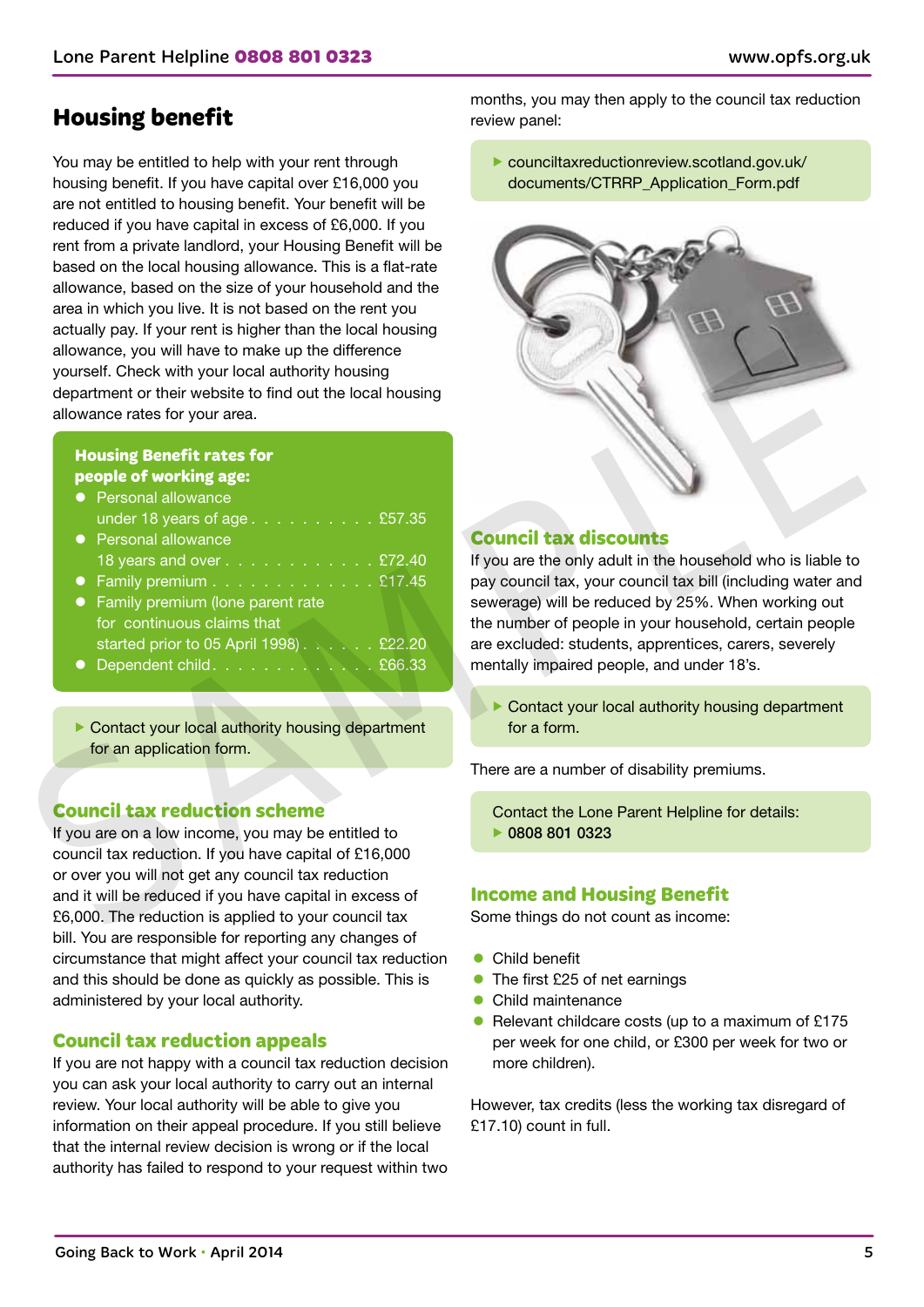

**Case study (continued) - housing benefit and council tax reduction** 

Sophie lives in a two bedroom private let and pays £599 per month (£138.23 per week) in rent. Her Council Tax is £16.86 per week and her water and sewerage is £7.77 per week. This is how to calculate Sophie's Housing Benefit and Council Tax Reduction. There is no help with the cost of water and sewerage so Sophie will have to pay this herself.

#### **Housing Benefit**

This is how to calculate Sophie's Housing Benefit:

| First calculate Sophie's applicable amount using |
|--------------------------------------------------|
| the Housing Benefit rates table, above:          |

| PERSONAL ALLOWANCE      | £72.40     |
|-------------------------|------------|
| FAMILY PREMIUM          | $+$ £17.45 |
| DEPENDENT CHILD (1)     | $+ 66.33$  |
| DEPENDENT CHILD (2)     | $+$ £66.33 |
| TOTAL APPLICABLE AMOUNT | f222.51    |

#### Then calculate Sophie's weekly income:

| EARNINGS (NET) |                          |                                       | £217.12     |
|----------------|--------------------------|---------------------------------------|-------------|
| TAX CREDITS    |                          |                                       | $+$ £219.85 |
|                | EARNINGS DISREGARD       |                                       | $- f 25.00$ |
|                |                          | WORKING TAX CREDIT DISREGARD- £ 17.10 |             |
|                | RELEVANT CHILDCARE COSTS |                                       | $- f 86.53$ |
|                |                          |                                       |             |
| TOTAL INCOME   |                          |                                       | £308.34     |

| INCOME            | £308.34     |
|-------------------|-------------|
| APPLICABLE AMOUNT | $-$ f222.51 |
| INCOME EXCEEDING  |             |
| APPLICABLE AMOUNT | £85.83      |

| First calculate Sophie's applicable amount using<br>the Housing Benefit rates table, above: |             | Now, calculate Sophie's Housing Benefit                                            |            |
|---------------------------------------------------------------------------------------------|-------------|------------------------------------------------------------------------------------|------------|
| PERSONAL ALLOWANCE                                                                          | f72.40      | Housing benefit is reduced by 65p for<br>every pound (65%) that income exceeds the |            |
| FAMILY PREMIUM                                                                              | $+ f17.45$  | applicable amount.                                                                 |            |
| DEPENDENT CHILD (1)                                                                         | $+ f66.33$  |                                                                                    |            |
| DEPENDENT CHILD (2)                                                                         | $+ f66.33$  | INCOME EXCEEDING                                                                   |            |
|                                                                                             |             | APPLICABLE AMOUNT                                                                  | £85.83     |
| TOTAL APPLICABLE AMOUNT                                                                     | £222.51     | <b>REDUCTION</b>                                                                   | $X$ 65%    |
|                                                                                             |             |                                                                                    |            |
|                                                                                             |             |                                                                                    |            |
| Then calculate Sophie's weekly income:<br>Remember: Some things do not count towards        |             | HOUSING BENEFIT REDUCTION<br>You can now find out how much Housing                 | £55.79     |
| income (see above).                                                                         |             | Benefit is paid:                                                                   |            |
| EARNINGS (NET)                                                                              | £217.12     | RENT (PER WEEK)                                                                    | £132.23    |
| TAX CREDITS                                                                                 | $+$ f219.85 | HOUSING BENEFIT REDUCTION                                                          | $-$ £55.70 |
| EARNINGS DISREGARD                                                                          | $- f 25.00$ |                                                                                    |            |
| WORKING TAX CREDIT DISREGARD- £ 17.10                                                       |             | HOUSING BENEFIT PAID                                                               | £76.4      |
| RELEVANT CHILDCARE COSTS                                                                    | $- f 86.53$ |                                                                                    |            |
| TOTAL INCOME                                                                                | £308.34     | Sophie will receive £76.44 per week Housing                                        |            |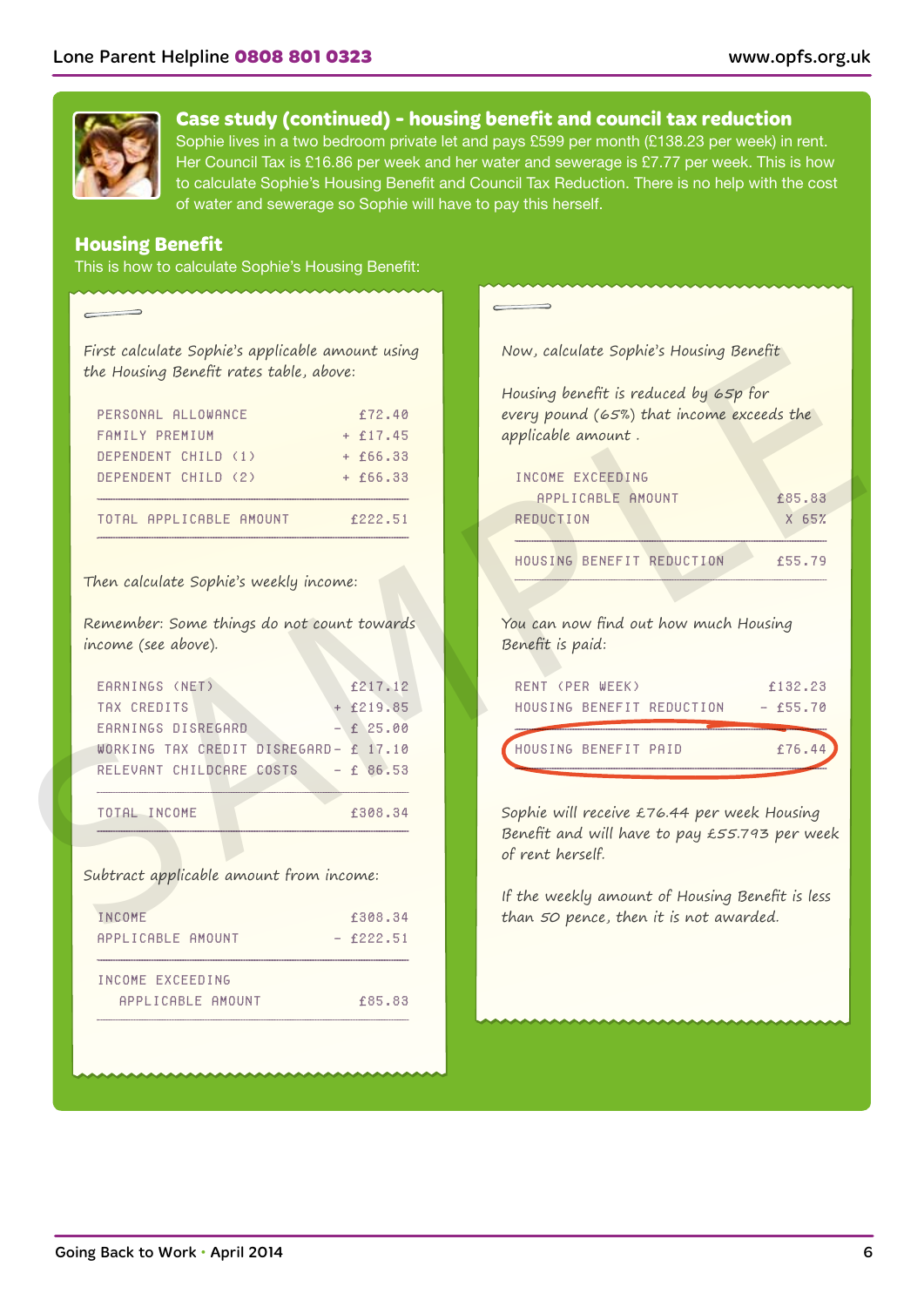

### **Council tax reduction**

This is how to calculate Sophie's council tax reduction:

#### Council tax is reduced by 20p for every pound (20%) that income exceeds the applicable amount.

| INCOME EXCEEDING      |        |
|-----------------------|--------|
| APPLICABLE AMOUNT     | £85.83 |
| REDUCTION             | X 20%  |
| COUNCIL TAX REDUCTION | f17.17 |

| REDUCTION                                                                                                                                                                                         | f85.83     | to qualify for working tax credit                                                                       |
|---------------------------------------------------------------------------------------------------------------------------------------------------------------------------------------------------|------------|---------------------------------------------------------------------------------------------------------|
|                                                                                                                                                                                                   | X20%       | Child tax credit and working tax credit and your<br>$\bullet$<br>income is less than £15,276            |
| COUNCIL TAX REDUCTION                                                                                                                                                                             | £17.17     | Working tax credit and you are receiving a disability                                                   |
|                                                                                                                                                                                                   |            | or severe disability element.                                                                           |
| Subtract Council Tax reduction from Council                                                                                                                                                       |            | <b>Low income scheme</b>                                                                                |
| Tax liability:                                                                                                                                                                                    |            | You may qualify for help under the low income scheme if                                                 |
|                                                                                                                                                                                                   |            | you have capital of less than £16,000.                                                                  |
| COUNCIL TAX LIABILITY                                                                                                                                                                             | £16.86     |                                                                                                         |
| COUNCIL TAX REDUCTION                                                                                                                                                                             | $-$ £17.17 | You will be assessed on your income by the NHS<br>Business Services Authority who will work out whether |
| COUNCIL TAX TO PAY                                                                                                                                                                                | $-f0.31$   | you are entitled or not.                                                                                |
| Because Sophie's council tax is less than the<br>reduction, she will receive a full Council Tax<br>reduction. However, she'll still have to pay the<br>£7.77 per week for her water and sewerage. |            | $\blacktriangleright$ www.nhsbsa.nhs.uk<br><b>Prescriptions</b>                                         |
|                                                                                                                                                                                                   |            | Prescriptions are free of charge in Scotland.                                                           |
|                                                                                                                                                                                                   |            |                                                                                                         |
|                                                                                                                                                                                                   |            | <b>Dental treatment</b>                                                                                 |
|                                                                                                                                                                                                   |            | NHS check-ups are free in Scotland. Dental treatment is                                                 |
|                                                                                                                                                                                                   |            | provided free of charge by the NHS if you meet any of the                                               |
| <b>Child maintenance payments</b><br>If you receive child maintenance payments from your ex-                                                                                                      |            | following conditions:                                                                                   |
| partner, these payments will be ignored for all benefit and                                                                                                                                       |            | You are in an exempt group (see above)                                                                  |

### **Child maintenance payments**



### **Other financial support**

#### **Exempt groups**

You are in an exempt group if you receive any of the these:

- **•** Income support
- **•** Income-based jobseeker's allowance
- $\bullet$  Income-related employment and support allowance
- Child tax credit and you do not work enough hours to qualify for working tax credit
- Child tax credit and working tax credit and your income is less than £15,276
- $\bullet$  Working tax credit and you are receiving a disability or severe disability element.

#### **Low income scheme**

#### **Prescriptions**

#### **Dental treatment**

- You are in an exempt group (see above)
- You qualify under the low income scheme (see above)
- You are under the age of 18 years or under 19 and in full-time education
- You are pregnant or have given birth within the last 12 months.

#### **NHS sight tests and vouchers for glasses or contact lenses**

NHS sight tests are free of charge in Scotland. You may be entitled to a voucher for glasses or contact lenses if you meet any of the following conditions:

• You are in an exempt group (see above)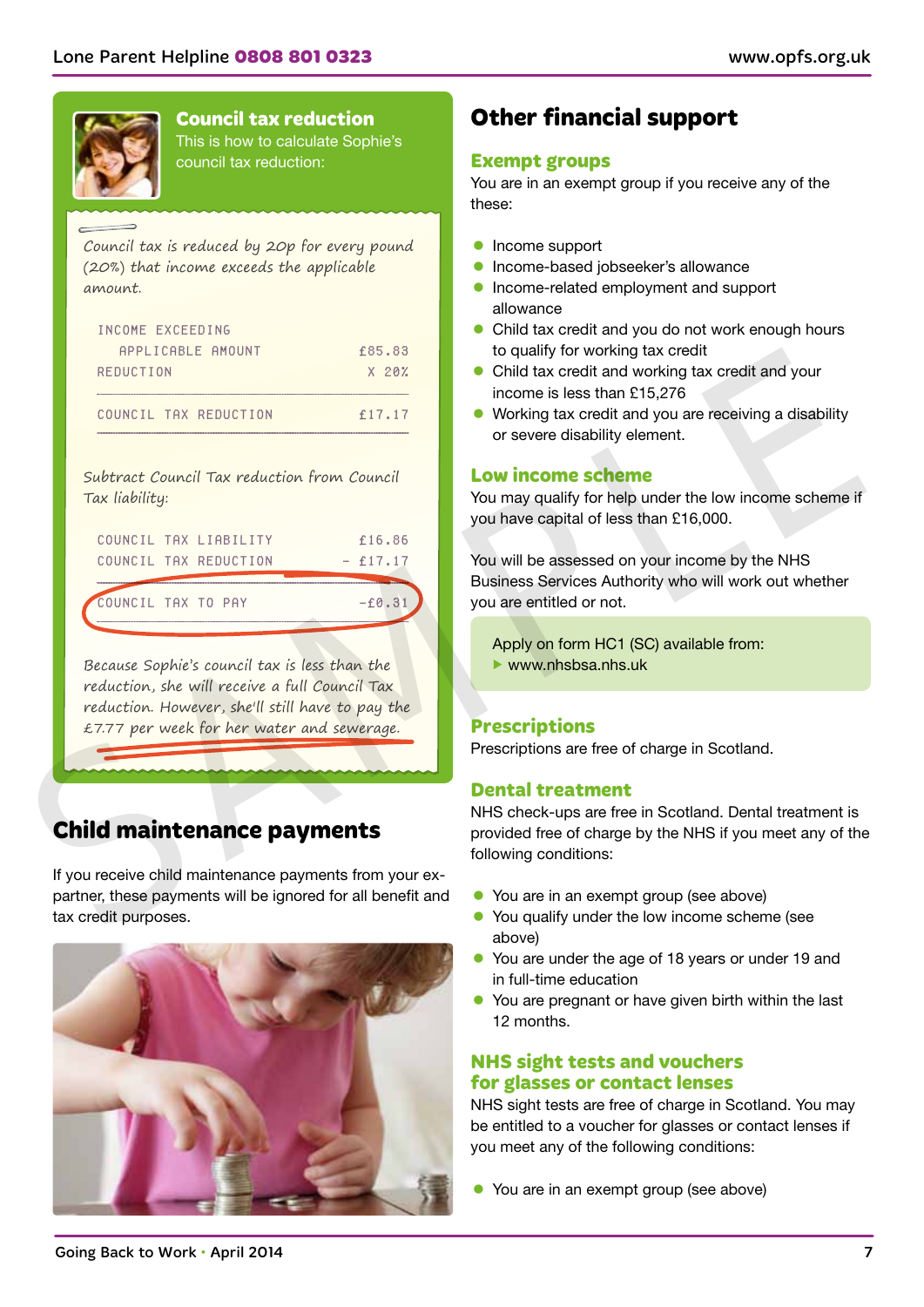- You qualify under the low income scheme (see above)
- You are under the age of 16 years or under 19 and in full-time education
- You have been prescribed complex lenses.

You may also be entitled to a voucher if you need new glasses because of illness or a disability.

#### **Fares to hospital**

You can get help with your fares to hospital if you meet any of the following conditions:

- You are in one of the exempt groups (see above)
- You qualify under the low income scheme (see above)
- $\bullet$  You live in the local authority areas of Highland, Argyll and Bute, Western Isles, Orkney and Shetland and you must travel at least 30 miles by land or more than 5 miles by sea. This could include the cost of overnight accommodation.
	- ▶ Apply on form HC1 (SC) available form www.nhsbsa.nhs.uk, Jobcentre Plus, NHS hospitals, GPs, dentists and opticians.

#### **Free school meals**

Your child is entitled to free school meals if you receive any of the these benefits:

- **•** Income support, income-based jobseeker's allowance or income-related employment and support allowance
- Child tax credit only and you have an annual taxable income of £16,010 or less
- Working tax credit and child tax credit and you have an annual income of £6,420 or less
- **C** Universal credit
	- $\blacktriangleright$  For more details, check with your local authority.

#### **School clothing grant**

Each local authority operates its own school clothing grant scheme and determines eligibility criteria.

 $\blacktriangleright$  Contact your local authority education department for details.

### **Universal credit**

Universal credit is a new benefit that will eventually replace child and working tax credits, income support, income-based jobseeker's allowance, income-related employment and support allowance and housing benefit. At the moment, new claims for universal credit are only taking place in certain areas of the country. Universal credit rolled out in Inverness for single JSA claimants in November 2013 and will be extended to couples and families in Inverness later this year. It is intended that by 2017, all existing tax credit claimants will have migrated to universal credit. Tax credit claimants will not lose any money at the point of change.

### **Childcare options**

Unless you can find work that dovetails with your child's school hours and holidays, you will probably require childcare. Knowing that your child is happy and well cared for will make the transition into employment much easier for you. Here are some childcare options for you to consider. Childcare can be divided into two types;

- Informal care that is provided by friends or family
- Registered childcare which is supplied by providers who are registered with the Care Inspectorate and requires payment.



#### **Informal childcare**

Some families prefer to make an arrangement with a neighbour or family member to look after their children. Part-time workers can share childcare or help each other with dropping children at school, if their working hours dovetail with each other.

Another option is to use an au pair or a lodger who shares your home to undertake regular childcare as a contribution towards rent. Providing this takes place in your own home, the carer does not have to be registered with the Care Inspectorate.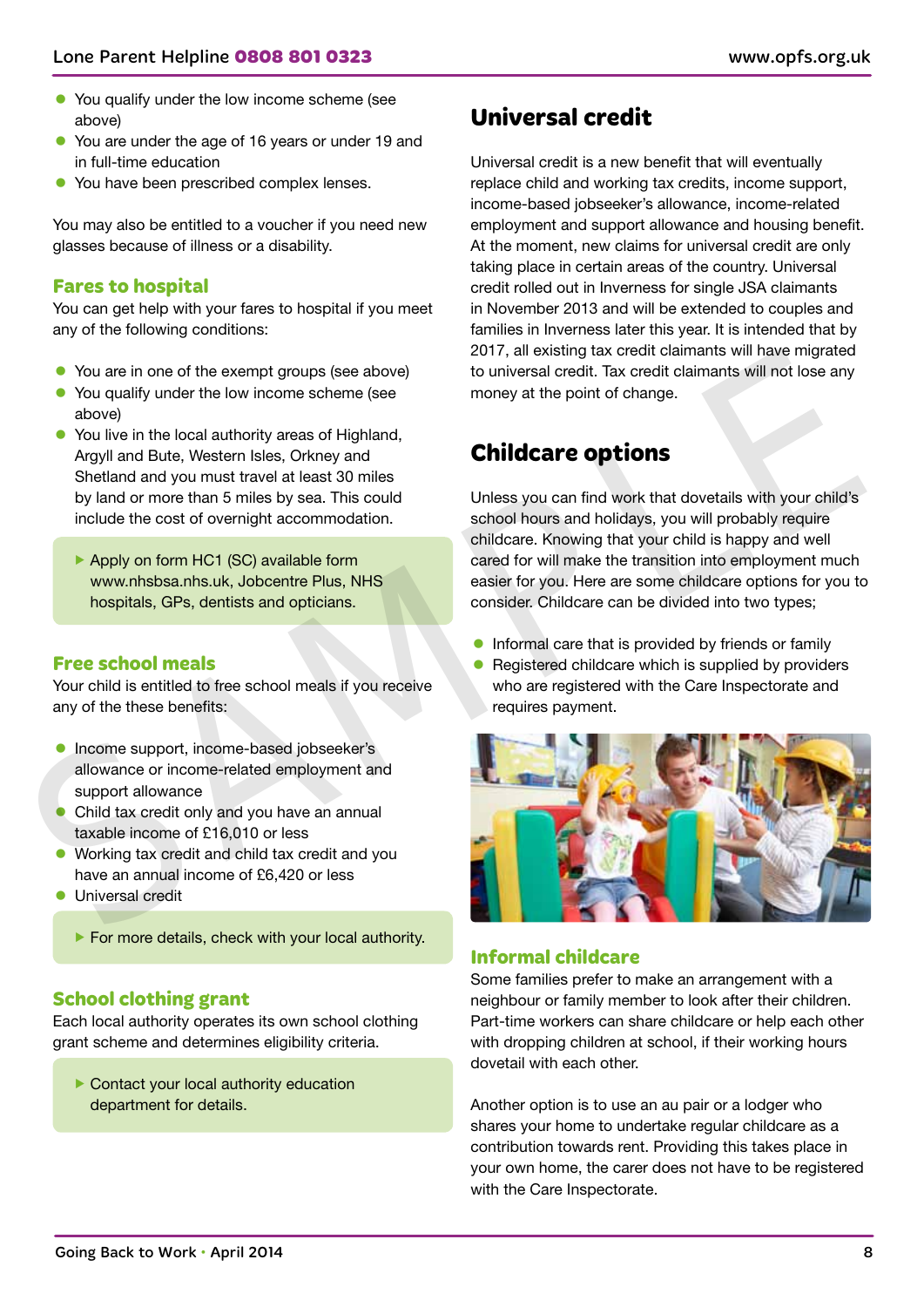#### Lone Parent Helpline **0808 801 0323** www.opfs.org.uk

The responsibility for a background check of the carer rests with you and it is always good to seek references and talk to someone who knows the person well.

This form of childcare does not qualify for financial help from the tax credit system.

#### **Registered childcare**

There are many different types of registered or formal childcare. Normally you will have to pay for this and you may get help through the tax credit system, depending how much money you earn.

You will want to choose a form of childcare that is best suited to your child's needs and it is worth visiting potential childcare settings to ensure that the provision is right for your child.

Here are some things to look for:

- Trained and experienced staff who will respond to your child's individual needs
- $\bullet$  Children who are busy and happy
- Premises that are safe and clean with outdoor play space
- **•** Broad range and generous supply of toys and equipment
- Clean toilets and hand basins with individual or disposable towels
- Fun activities that are well planned each day
- $\bullet$  Exercise and quiet times scheduled into each day

When you visit a childcare provider, here are some questions you might want to ask:

- How many children do you care for?
- What is the ratio of staff to children?
- $\bullet$  What is your discipline policy?
- Do you provide meals, snacks, nappies ?
- $\bullet$  Where can my child rest or sleep?
- How will you keep me up-to-date with my child's progress? Do you have a record book?
- How do you deal with emergencies? What happens if my child is sick?

Formal childcare providers should be registered with the Care Inspectorate. It carries out inspections every 12 to 48 months although it can be more frequently.

The Care Inspectorate publish their reports on their website:

 $\blacktriangleright$  [www.scswis.com](http://www.scswis.com)

#### **Finding registered childcare**

Each local authority maintains a childcare information service giving details on a full range of childcare services.

Childcare services in your area are listed at the Scottish Family Information Service website:  $\blacktriangleright$  [www.scottishfamilies.gov.uk](http://www.scottishfamilies.gov.uk)



#### **Childminders**

Childminders are self-employed professional childcarers who usually look after children in the childminder's home in return for a fee. Your child can benefit from socialising with other children and learning through play within a safe family home environment.

Think about the following points when choosing a childminder:

- $\bullet$  Make sure that your childminder is registered with the Care Inspectorate and has a valid Public Liability Insurance. Ask to see their registration certificate and details of their insurance policy.
- Sign a contract with your childminder. This will ensure you are both aware of the terms of the service provided.
- Request a copy of your childminder's policies and procedures. You will know how your childminder deals with risk assessments, child protection, infection, discipline etc.
- A good childminder will offer a settling-in period. Take your child along before you sign the contract so you can see if your child is comfortable there.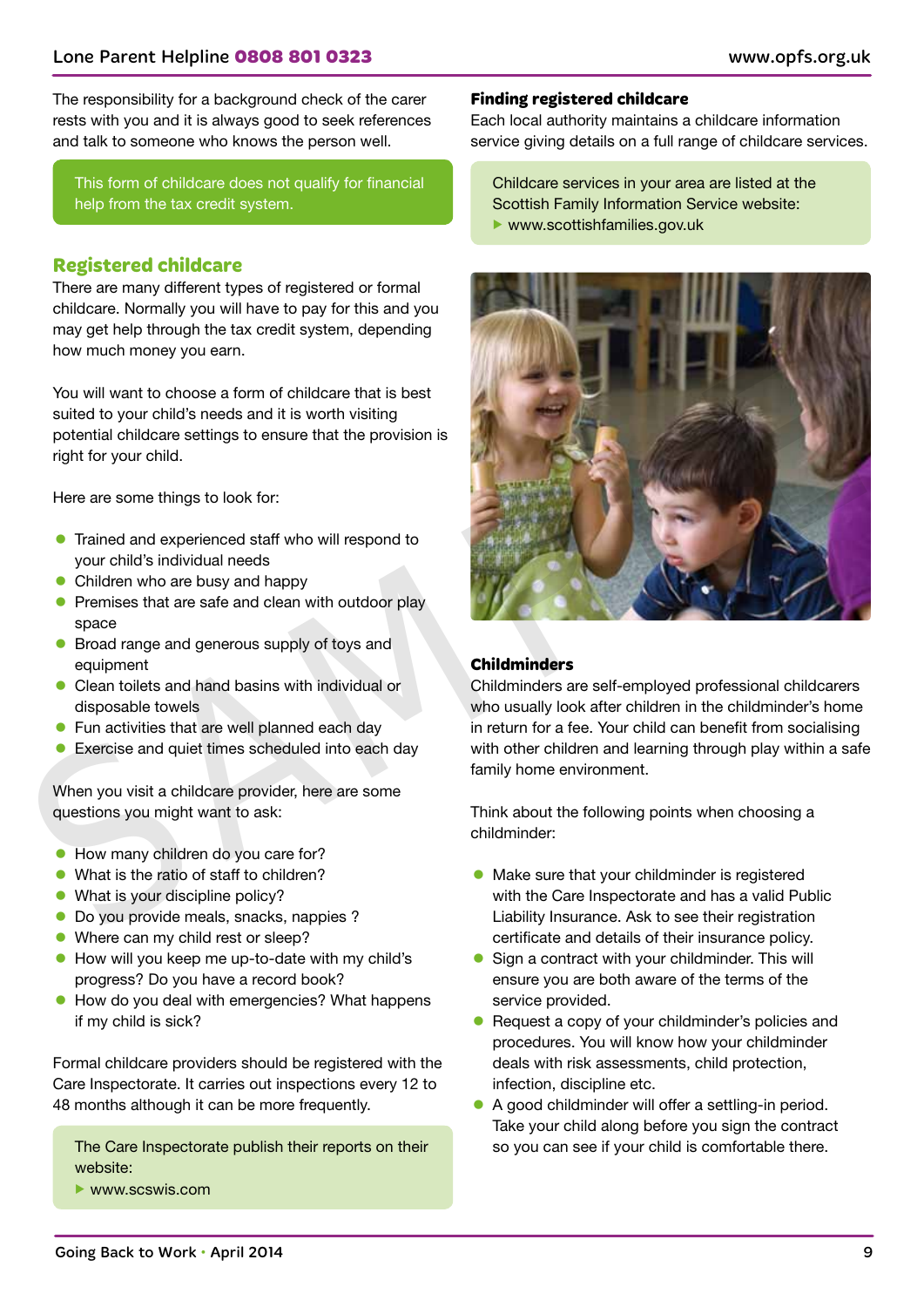Choose a service that suits your child rather than one based on the best price. The average cost of a childminder in Scotland is £93.22 per week (25 hours).

Advice and a draft childminding contract are available from Scottish Childminding Association:

- $\blacktriangleright$  [www.childminding.org](http://www.childminding.org)
- $\triangleright$  01786 449063

#### **Private nurseries**

Private nurseries look after children from birth to five years of age and may also offer after school care. They have to be registered with the Care Inspectorate. Some offer lower rates for a second child or for single parents. Some may offer free part-time places for three and four year olds. When looking for a nursery visit a shortlist of nurseries in your area so you can see what is on offer and make a choice based on what you feel is right for your child. Speak with the nursery manager and find out about the terms and conditions of the contract and what is included in the fees (food, nappies, late collection fees etc). The average cost of a private nursery is £101.19 per week (25 hours).

 $\blacktriangleright$  See www.scottishfamilies.gov.uk

#### **School nurseries**

All parents of three and four year olds are entitled to five free half day (2 ½ hours) places in a nursery per week. School nurseries are only open in term time. Some may offer extra wrap-around care for longer days and holidays. From September 2014, the annual hours of free childcare will rise from 475 hours to 600 hours.

#### **Workplace nurseries**

Workplace nurseries are provided by some large employers, often with rates linked to your salary.

#### **Out of school care**

Out of school care also known as after school care, provides a safe, caring environment with a range of activities for school age children before and after school and during holidays. After school care enables parents to take up employment, education and training opportunities. Out of school care can start from 7.30 am before the start of the school day and can provide breakfast. Services also operate from the end of the school day until 6 pm. Some have clubs during the school holidays from 8 am t 6 pm and others will operate during in-service training days, polling days and half-term holidays. The average cost of an out of school care club is £50.46 per week (15 hours).

For more information about out of school care contact the Scottish Out of School Care Network:  $\blacktriangleright$  [www.soscn.org](http://www.soscn.org)

 $\triangleright$  0142 564 1284

#### **Nannies**

A live-in nanny lives with you and your family in your home. You provide them with food and a private bedroom in addition to their salary. A daily nanny comes to your home each day to look after your child but they do not live with you. A nanny share is an arrangement where you share a nanny with another family. They will usually have a professional qualification (NNEB, SVQ etc) and are likely to be the most expensive childcare option unless shared with another family. Nannies who belong to a registered nanny agency qualify for the childcare element of working tax credit. When interviewing and selecting a nanny, make sure you observe how your children interact with the nanny and make sure you check references and employment history.



#### **Help with paying for childcare**

Help for paying for registered childcare is available through the childcare element of working tax credit when you work at least 16 hours per week. If you claim working tax credit, you can include 70% of your eligible weekly childcare costs in the calculation, up to a maximum of £122.50 (70% of £175) for one child and £210 (70% of £300) for two or more children. You have to pay the remaining 30% yourself plus any childcare costs that exceed the maximum of £175 and £300.

If your income exceeds £6,420 per year, your tax credit awards starts reducing so you may not receive the full 70% of childcare costs.